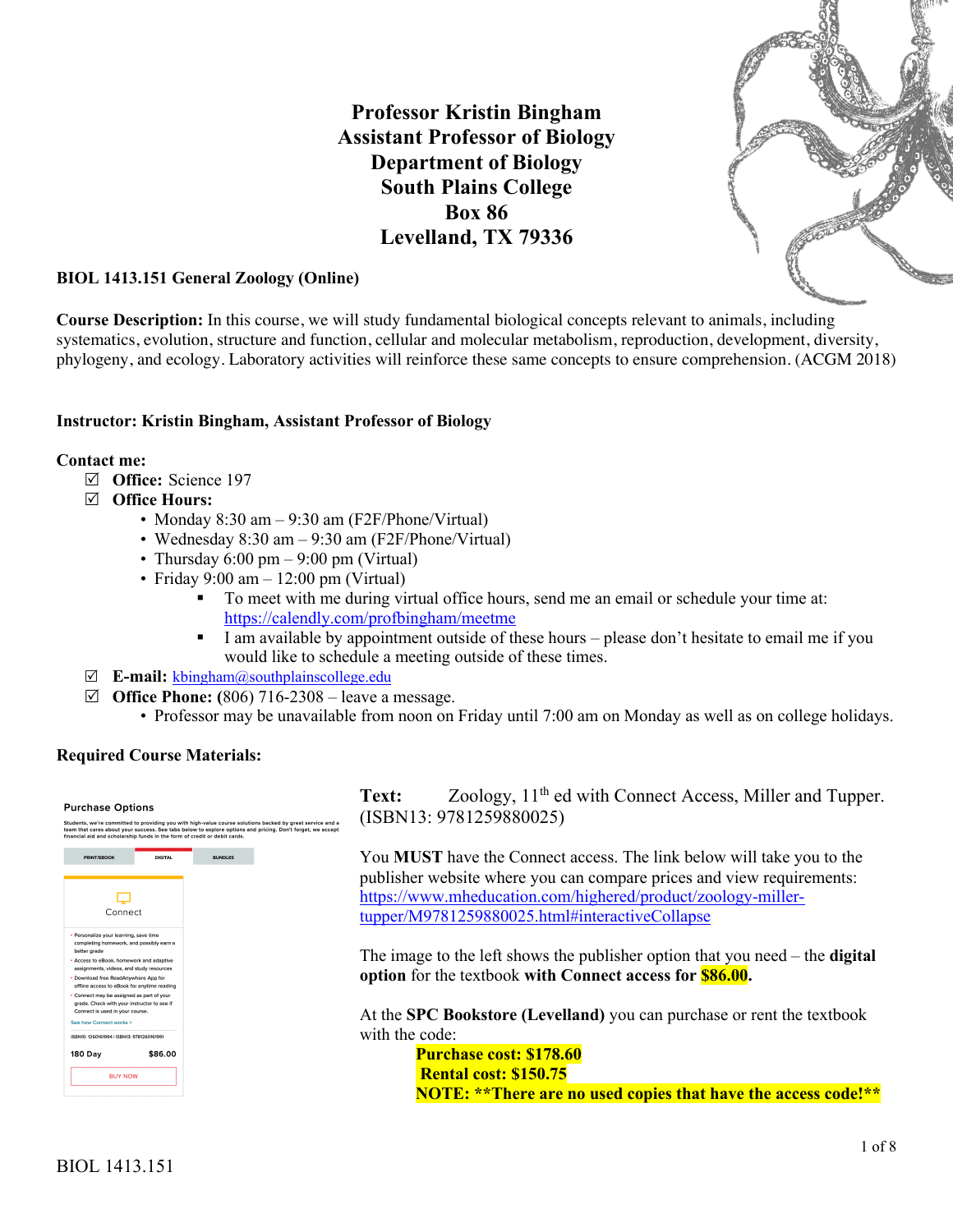

**Lab Atlas:** Van de Graaff & Crawley's "A Photographic Atlas for the Zoology Laboratory", 8th ed. (ISBN-13: 9781617317675)

**The image to the left is the cover of the current edition of this manual.**

At the **SPC Bookstore (Levelland)** you can purchase or rent the manual: **Purchase cost: New \$58.10/ Used \$43.60 Rental cost: New \$37.80/Used \$29.10**

Or you may look for other vendors online. **You NEED this in addition to the text with the access code!**

| Lab Kit:          | I have created lab kits for your use this semester and will share additional details about<br>pickup and shipping options during the first week of classes. |
|-------------------|-------------------------------------------------------------------------------------------------------------------------------------------------------------|
| <b>Additional</b> | You will need reliable access to the internet, as well as a computer with a functioning                                                                     |
| Required          | webcam and microphone. NOTE: Mobile devices (i.e. phones) may not be used for                                                                               |
| <b>Materials:</b> | taking exams.                                                                                                                                               |

# **Core Curriculum Objectives and Student Learning Outcomes are found on the BIOL 1413 Common Course Syllabus.**

## **Course Delivery:**

This section will be delivered entirely online, in an asynchronous format. This means that you work on your own to meet weekly due dates. There are no live lectures to attend.

# **POLICIES, PROCEDURES, AND RULES**

This course will be conducted according to the policies and procedures of the South Plains College Student Handbook and General Catalog.

### **Online Course Content:**

- **Blackboard is the primary source for course information.** We will use additional programs such as Connect (McGraw-Hill), FlipGrid, EdPuzzle, etc. for activities throughout the semester but all assignments will be listed on Blackboard and linked from Blackboard.
- **Students need to access Blackboard regularly. Google Chrome is the preferred browser for use with Blackboard and will be REQUIRED when taking exams.**
- Specific course materials available include PowerPoint lecture slides, lecture videos, reading assignments, messages and announcements from the instructor, study aids, quizzes, exams, lab exercises, etc.

# **Communication Policy:**

- For individual communication, **I prefer to use email**. Please email me at kbingham@southplainscollege.edu with your questions or concerns throughout the semester. Your emails should include:
	- o Subject line: Firstname Lastname BIOL 1413.151
	- o A greeting I prefer either Professor Bingham, Mrs. Bingham, or Mrs. B.
	- o In the text of the message, please let me know how I can help you.
	- $\circ$  I check my messages throughout the day Monday Friday and I generally respond to emails within 24 hours or less except for on weekends and holidays.
- For group communication, I will use **announcements on Blackboard.**
- Please **do not** send me messages through Course Messages I do not use this tool.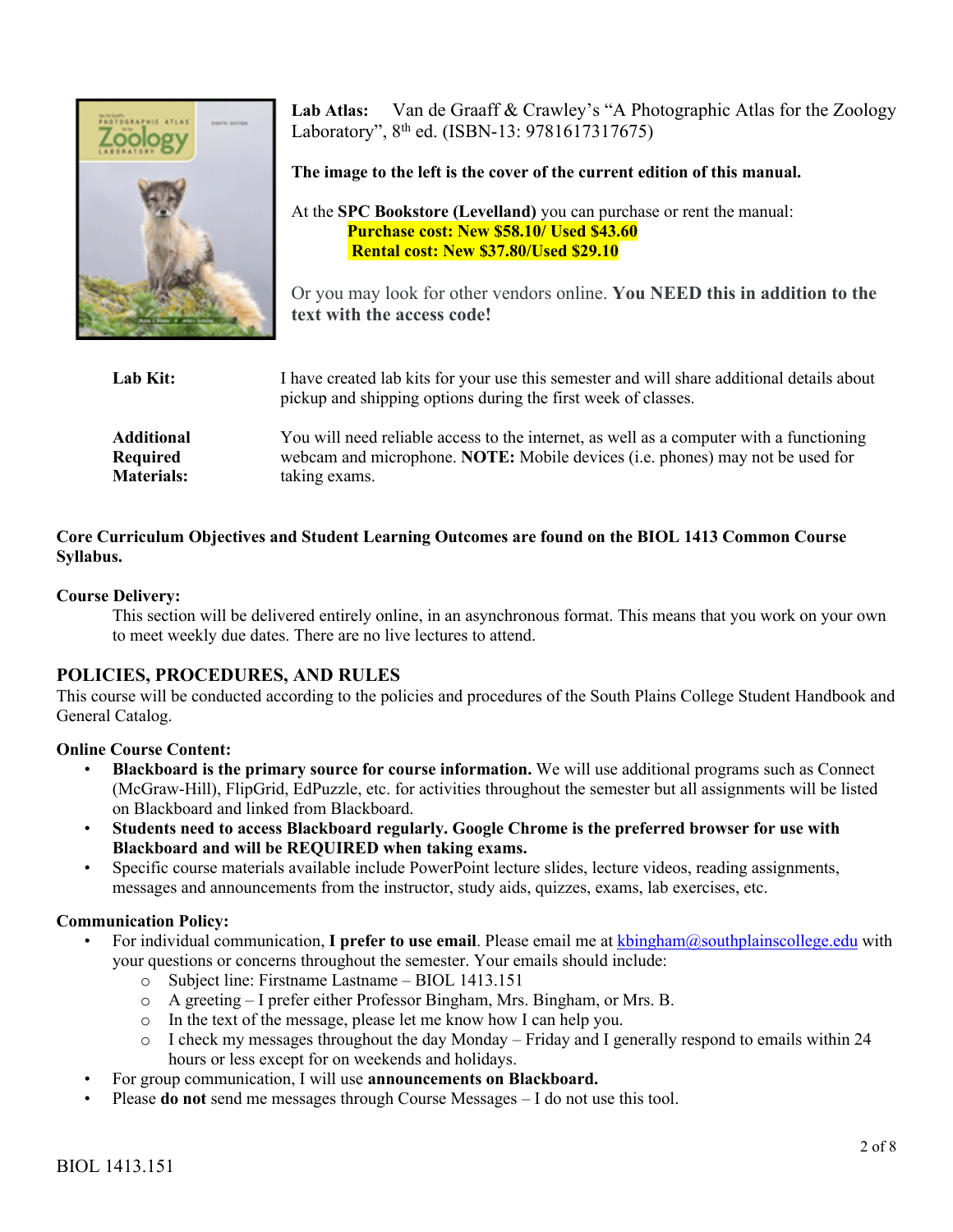## **Attendance Policy:**

- As this is an asynchronous online class, I will not be taking regular attendance as I would in a conventional course. You will work on your own schedule to complete the assignments by the date they are due. Regular and consistent interaction with online lessons, labs, and textbook materials is necessary for satisfactory achievement. There are no extensions for assignments without extenuating circumstances (i.e. life-threatening illness, death, etc. – see my **Make-up Policy** below in the document).
- Course material is arranged in Exam Units on Blackboard (Exam 1, Exam 2, Exam 3, Exam 4)
	- o Each Exam Unit is divided into Weekly folders. The folders have the dates of that week listed (for example, Week  $1 - 1/19/21$  to  $1/22/21$ ) so you can keep up with where we are working.
- You will work on your own schedule to complete the assignments by the date they are due. Each week you will find an assignment checklist posted – print this/save it and use it as a **checklist** to be sure you have done all assigned work for that week.
- Attendance will be measured by a student's ability to consistently log on to Blackboard and COMPLETE the assigned work. Failure to turn in assignments will be recorded as an "absence." The instructor will monitor student statistics throughout the duration of the course and will contact you if your personal statistics deviate from what is "normal" for the rest of the class.
- The student may be administratively withdrawn from the course when they have failed to turn in a total of four (4) graded assignments, quizzes, and/or exams (at any time; for any reason) AND the minimum course objectives cannot be met.
- If I notice that you are not progressing, I will reach out to you by course message, email, and telephone to try and determine what is happening, so that we can resolve it before it becomes too big of an issue.
- Students who enroll in a course but have "Never Attended" by the official census date, as reported by the faculty member, will be administratively dropped by the Office of Admissions and Records. A student who does not meet the attendance requirements of a class as stated in the course syllabus and does not officially withdraw from that course by the official census date of the semester, may be administratively withdrawn from that course and receive a grade of "X."

Know this – I am incredibly dedicated to your success in this course. I want to hear from you and visit with you about the course and anything else you'd like to discuss. I will make every effort to accommodate you, but you must communicate with me. I can't help you if I don't know there is something that isn't working for you. And please – turn on your video when we talk so I'm not talking to names on a screen!

### **Course Grade Policy:**

- The grade for this course will be based on:
	- o Four Exams (worth 100 pts. possible each)
	- o Quiz Average (worth 100 points)
	- o Assignments Average (50 points)
	- o Lab Submissions Average (50 points)
	- o Endangered Species Presentation (worth 50 points)
- There are 650 total points possible for the semester. The grading scale will be as follows:

| <b>Letter Grade</b> | Course Average* | <b>Semester Points</b> |
|---------------------|-----------------|------------------------|
|                     | $90 - 100\%$    | 585 to 650             |
| в                   | $80 - 89.9\%$   | 520 to 584             |
| $\subset$           | $68 - 79.9 %$   | 442 to 519             |
|                     | $60 - 67.9\%$   | 390 to 441             |
|                     | $0 - 59.9\%$    | 0-389                  |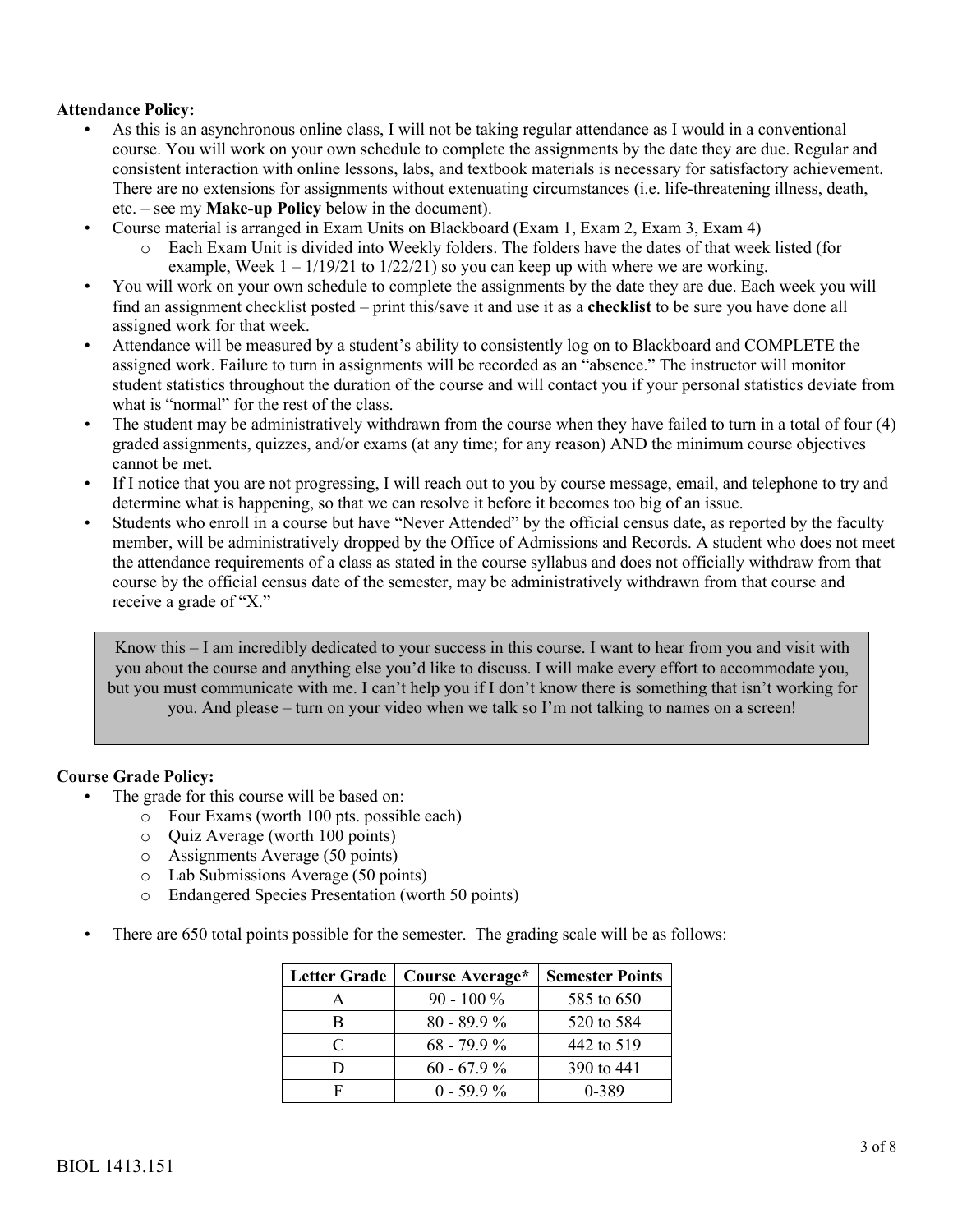**\*Course Average**: Calculated by adding the eight grades indicated, then dividing by 650 (the total points available in the course). This gives the student's final average grade in the course. If a student's final average *is less than* one-half of one percentage point away from the next higher letter grade, the instructor will refer to total points earned during that semester to determine final grade. There are NO curves in this course.

# **Exam Policy:**

- Each major exam will cover material from lectures and labs during the unit.
- Material from lectures will include multiple-choice questions, short answer questions, matching, and true or false questions, as well as diagrams to complete. Lab material on exams will include questions asking you to identify structures, label diagrams, name the organism, and resolve classifications.
- Your score is recorded as the number of (points earned/total points possible)\*100. This number is the number of points you will have earned for this exam.
- The last ("final") exam will be given during final exam week. The final exam for this course **IS NOT**  comprehensive.

*Mandatory proctoring of major exams -* Exams in this course will require online proctoring. Therefore, students will be required to have a webcam (USB or internal) with a microphone when taking an exam or quiz. Students understand that this remote recording device is purchased and controlled by the student and that recordings from any private residence must be done with the permission of any person residing in the residence. To avoid any concerns in this regard, students should select private spaces for the testing. Various academic sites on each SPC campus offer secure private settings for recordings and students with concerns may discuss location of an appropriate space for the recordings with their instructor. Students must ensure that any recordings do not invade any third-party privacy rights and accept all responsibility and liability for violations of any third-party privacy concerns. Setup information will be provided prior to taking the proctored exam. **See exam testing procedures below.**

| <b>Exam conduct</b><br>requirement                                                             | Consequence for violation of exam conduct                                                                                                                                  |  |
|------------------------------------------------------------------------------------------------|----------------------------------------------------------------------------------------------------------------------------------------------------------------------------|--|
| Microphone turned on                                                                           | A 30% penalty will be given for an exam taken without the microphone being                                                                                                 |  |
| and recording.                                                                                 | turned on and recording throughout the entire exam.                                                                                                                        |  |
| Sufficient lighting of                                                                         | A 30% penalty will be given for an exam taken without enough lighting for the                                                                                              |  |
| the testing area.                                                                              | instructor to assess the testing environment.                                                                                                                              |  |
| Student remains in                                                                             | A student who leaves the webcam view during an exam for any reason will                                                                                                    |  |
| webcam view during                                                                             | receive a zero for that exam. Take all bathroom breaks, etc. before beginning the                                                                                          |  |
| exam.                                                                                          | exam.                                                                                                                                                                      |  |
| No unauthorized                                                                                | A student who has any unauthorized materials (books, notes, blank paper, phone,                                                                                            |  |
| materials near desk                                                                            | earbuds/headphones, another computer, etc.) near the testing area will receive a                                                                                           |  |
| area.                                                                                          | zero for that exam.                                                                                                                                                        |  |
| No talking with others<br>during the exam or<br>playing of music or<br>other audio recordings. | A student who has any music or audio recordings playing during exams, or who<br>talks with any ADULT for any reason during the exam, will receive a zero for that<br>exam. |  |
| The exam is taken in an<br>approved proctored<br>environment.                                  | Any exam taken without either the webcam software or in an approved testing<br>center will receive a zero for that exam.                                                   |  |

• **Exam testing procedures:** The following table lists conduct requirements for online exams, as well as conduct violations. In general, behave as if you are taking the exam in a classroom with a live proctor.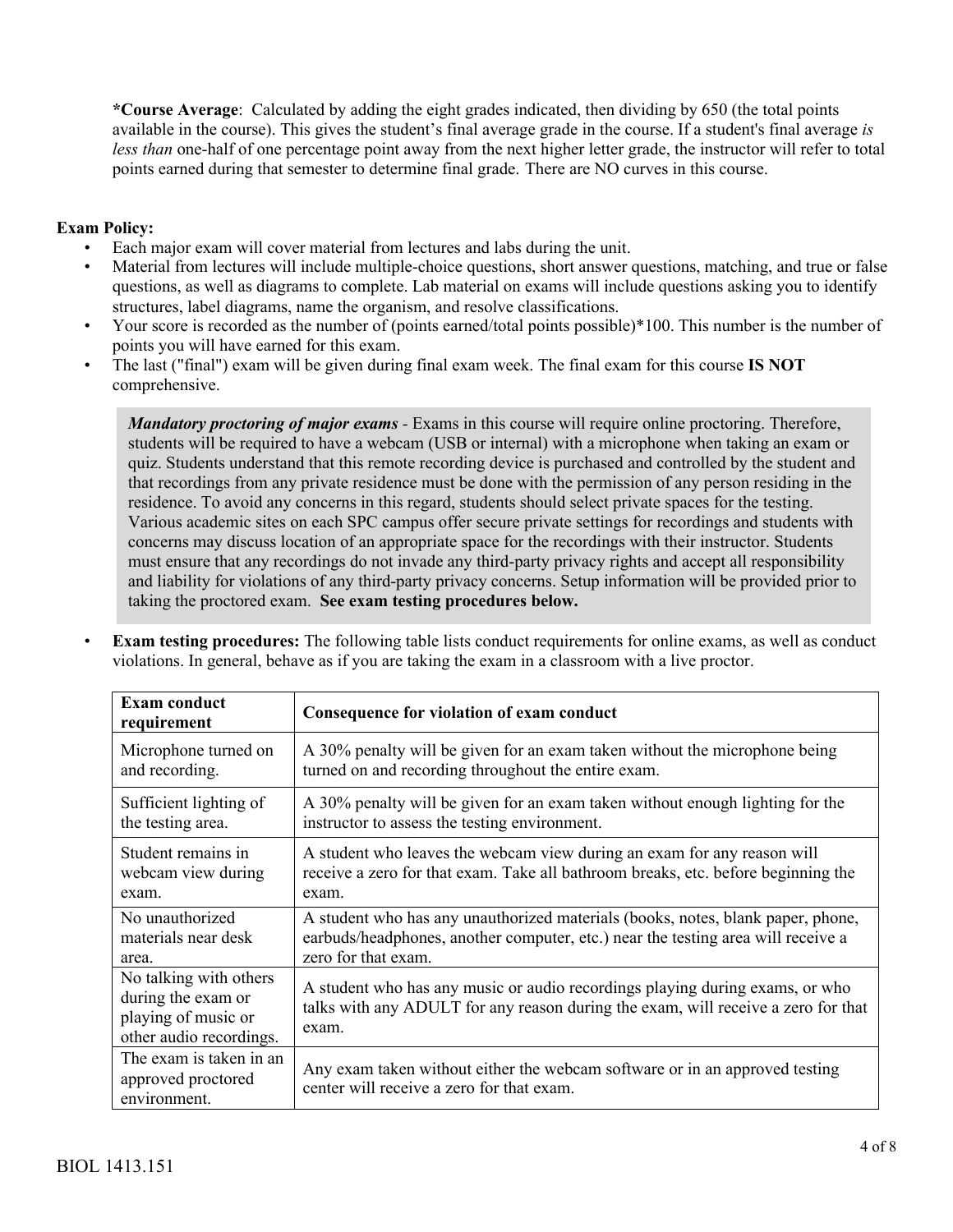- I will provide a practice activity prior to giving you the first online exam so that I can educate students about proper testing behavior. This suspending of consequences is done as service to students to prevent unintentional or honest mistakes during subsequent exams. Consequences will be suspended *only* on that specific activity as it is meant to be a practice for you to familiarize yourself with the secure exam proctor. **I will provide feedback on any violations.**
- **Any student who thinks that a penalty was misapplied can request that the penalty be reviewed according to the Grievance Procedure listed below in the document.**
- If you experience technical difficulties, please contact me immediately. You can also reach out to Blackboard for help if the issue is with the platform. When taking exams, Proctorio's chat function is a life saver – talk to them FIRST! Should issues arise that are out of your control (i.e. Blackboard shuts down indefinitely), I will adjust assignment availability and due dates as appropriate.

## **Quiz Policy:**

- Quizzes will be given frequently throughout the semester, including (but not limited to) lecture quizzes, reading quizzes, video quizzes, lab quizzes, and others as necessary. Quizzes will be listed on your Assignment Checklist each week in Blackboard. You will have ONE ATTEMPT to take a quiz. If you experience any technology interruption or issue while taking your quiz, you should screen shot what you see and message me immediately. If I receive your message before the due date, I will reset your quiz attempt. This is a good reason to take your quiz early!
- Spelling counts on quizzes (and all work you submit to me). Taxonomy lists are provided with your course materials. There is no reason for misspelled words in a college course. Use your lists, use good grammar, and use proper English, or you'll lose credit.
- Your quizzes will be combined and averaged and are worth 100 points toward the course grade.
- **Quizzes CANNOT be made up if missed for any reason.** Missed quizzes receive a grade of zero. Plan ahead check your Calendar – Note your due dates!

### **Other Assignments Policy:**

- Assignments include Connect homework exercises, FlipGrid discussions, Lab submissions, and EdPuzzle videos.
- All assignments will be posted with clear instructions.
- **Lab Submissions:**
	- You will be required to submit lab reports at times through this semester. These may be in the form of completed worksheets, scanned documents/PDFs, and photos.
	- You will upload the required item(s) in Blackboard in your Weekly folder.
	- Each lab submission will be graded for completeness, accuracy of information, how well you followed directions, and proper use of the English language.
	- Your Lab Submissions will be combined and averaged and will be worth 50 points toward your overall grade this semester. I will determine the number of point you earn using the formula: Lab Grade = Lab  $Avg/2$ .

# **Endangered Species Project:**

- You will research and create a presentation over an endangered species. You will learn more about this project as we move further into the semester.
- The total project will be worth 50 points. You will be graded based on the overall presentation, accuracy and thoroughness of information, and how well you work with your group mates.

### **Make-up Policy**

• If you miss an assignment, quiz, fail to upload your lab submission, or miss an exam, you will receive a zero for that assignment. You will not be able to make up or retake the missed item. **NOTE:** If you have an extenuating circumstance (i.e. you're in the hospital, are very ill, etc.) that prevents you from taking an exam or submitting your work on time, please contact me as soon as possible to discuss this. Should you be allowed to submit late work, each late submission will receive an automatic penalty of **-10 points**. Late work will only be accepted by the end of the exam unit in which it was assigned. If you have questions, I encourage you to discuss this with me.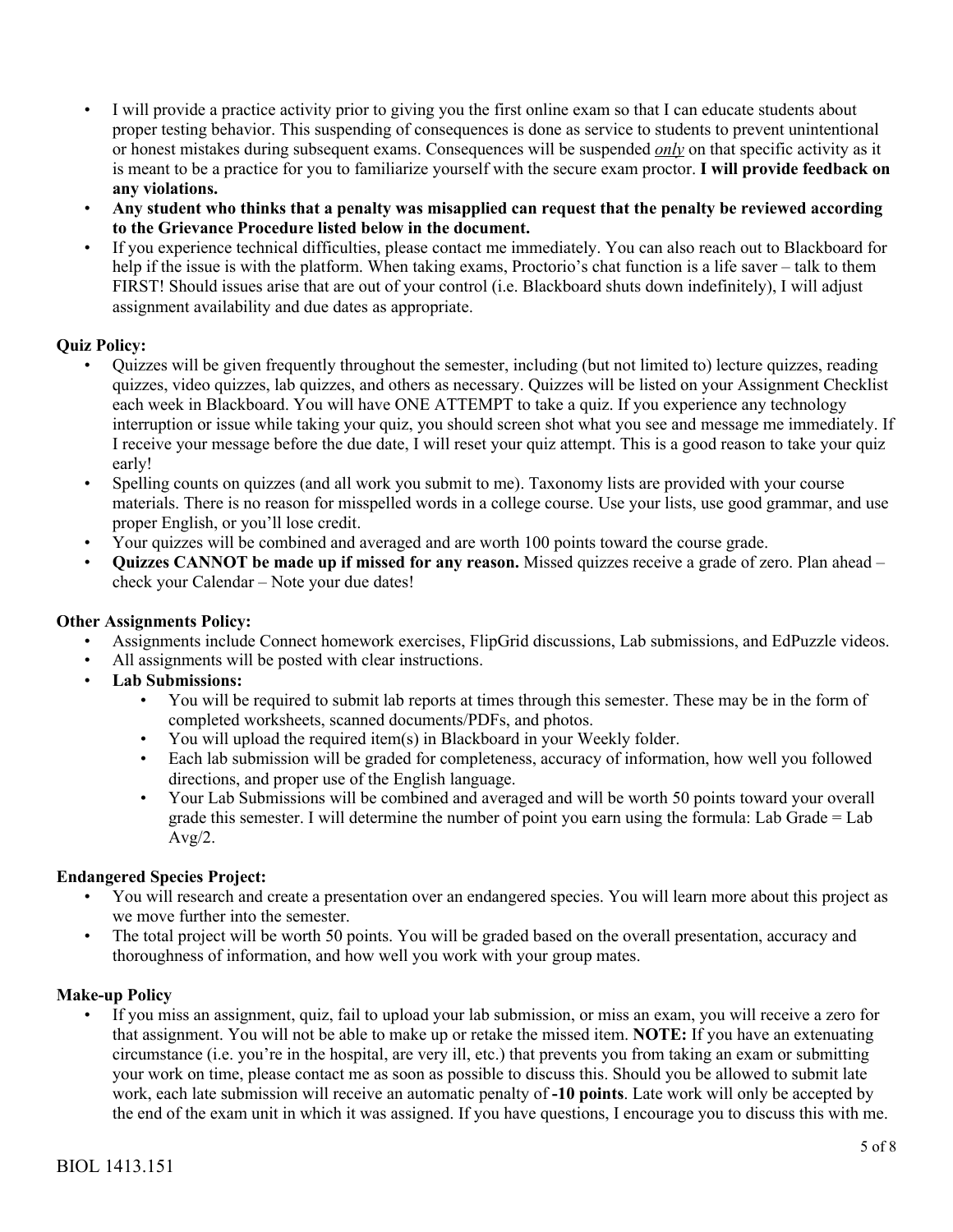## **Drop Procedure:**

• An official drop initiated by the student before the Last Day to Drop (**April 29, 2021**) will result in a W on your transcript. Any drop initiated by the instructor for excessive absences will result in either an X or F grade on the transcript. See the school policy on drops and the limit placed on "unexcused" drops which is available in the General Catalog on the school website. Students can drop a course online by completing the Student Initiated Drop form.

### **Student Conduct:**

- Student Code of Conduct Policy: Any successful learning experience requires mutual respect on the part of the student and the instructor. Neither instructor nor student should be subject to others' behavior that is rude, disruptive, intimidating, aggressive, or demeaning. Student conduct that disrupts the learning process or is deemed disrespectful or threatening shall not be tolerated and may lead to disciplinary action and/or removal from class.
	- o A high standard of conduct is expected of all students. It is assumed that obedience to the law, respect for property, authority, personal honor, integrity, and common sense will guide the actions of each member of this class. Any student who fails to perform to the expected standards will be asked to withdraw from the course or will be administratively dropped from the course by the instructor.
	- o Students should respect the academic situation and be considerate of others in the virtual classroom. Late arrivals should enter on and without disruption to the discussion. Students should refrain from talking, eating, or any other behaviors that will disturb others, including the instructor. Students should be alert and participating during discussions.

## • **Online Course Behavior Expectations:**

- o Remember You are addressing a professor and/or a group, even though you don't see them.
	- Don't say things that you wouldn't say publicly in a traditional class setting.
	- Don't address comments to individuals unless you want all to know what you are telling that person.
	- Don't share confidential information.
	- Read any messages or comments before sending; once it is out there, you can't change it.
	- **•** Access your course messages frequently and read through an entire message before you reply.
	- Because electronic communication does not show smiles and frowns (other than the graphic kind), or employ intonation, humor and sarcasm might be misunderstood. Use these carefully and employ good word choice so that your meaning comes through clearly.
	- Avoid sending unkind messages. Besides angering others and reflecting poorly on you, they may have the effect of shutting down discussion.
	- § Aim for clarity and readability in your text. Paragraph often, avoid using only capital letters, and stay away from character symbols and conventions that get in the way of visual comfort.
	- Although electronic communication can be very informal, try for good language usage so that your message comes through rather than your mistakes (use your spelling and grammar checkers). Avoid correcting another person's language, however. Try to be clear, indicating what you are talking about fully instead of presuming that others know which message you are responding to, what chapter or assignment you are referring to, etc.
	- § Use of inappropriate or disrespectful language, cyber bullying, etc. will result in a zero for that assignment and will require that the student attend a meeting with the instructor and/or any other appropriate faculty to address this issue.

# **Academic Integrity (from SPC General Catalog)**

It is the aim of the faculty of South Plains College to foster a spirit of complete honesty and a high standard of integrity. The attempt of any student to present as his or her own any work which he or she has not honestly performed is regarded by the faculty and administration as a most serious offense and renders the offender liable to serious consequences, possibly suspension.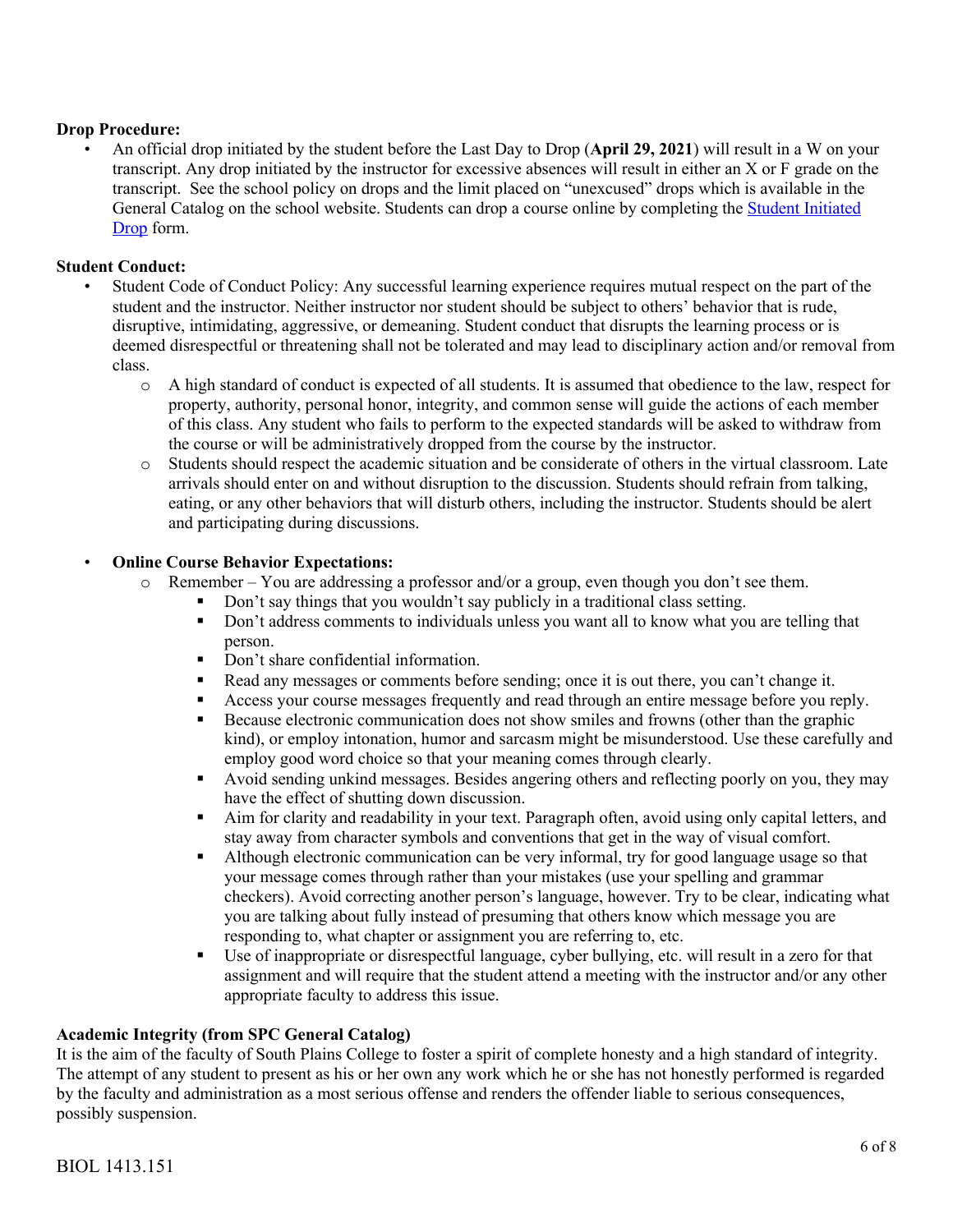**Plagiarism and Cheating:** Students are expected to do their own work on all projects, quizzes, assignments, examinations, and papers. Failure to comply with this policy will result in an F for the assignment and can result in an F for the course if circumstances warrant.

- Plagiarism violations include, but are not limited to, the following:
	- 1. Turning in a paper that has been purchased, borrowed, or downloaded from another student, an online term paper site, or a mail order term paper mill;
	- 2. Cutting and pasting together information from books, articles, other papers, or online sites without providing proper documentation;
	- 3. Using direct quotations (three or more words) from a source without showing them to be direct quotations and citing them; or
	- 4. Missing in-text citations.
- Cheating violations include, but are not limited to, the following:
	- 1. Obtaining an examination by stealing or collusion;
	- 2. Discovering the content of an examination before it is given;
	- 3. Using an unauthorized source of information (notes, textbook, text messaging, internet, apps, any secondary device) during an examination, quiz, or homework assignment;
	- 4. Entering an office or building to obtain unfair advantage;
	- 5. Taking an examination for another;
	- 6. Altering grade records;
	- 7. Copying another's work during an examination or on a homework assignment;
	- 8. Taking pictures of a test, test answers, or someone else's paper.

### **Grievance procedure:**

• If a student is having a problem with the course policies or the instructor, he or she should *first* try and resolve any such problems with the instructor. If the problem is not resolved, the student may proceed to the Biology Department Chair, who can advise the student on how to resolve the problem, or direct them to the appropriate office.

### **Copyright Notice:**

• All material presented by the instructor in the course is copyright protected. The material presented by the instructor may not be modified or altered in any way. You have permission to print out one copy of any material presented by the instructor in this course (ex. course information sheet, contact information, and learning module checklists). The one copy must only be used for your personal educational use during this semester. The material may not be altered or modified in any way. The material may not be distributed in any way. You have permission to download the same material to your computer hard drive or other medium in order to print out the material needed. Any material downloaded may not be altered or modified in any way. The downloaded material may not be distributed in any way. If any course material is found on other websites, this becomes an act of academic misconduct and will be dealt with appropriately following the guidelines of the college concerning academic integrity.

#### **Lab Safety:**

• Each student will be informed/trained on the "Chemical Hygiene Plan (CHP) for Laboratories at South Plains College" documentation and training during the first week of the semester. Each student will be required to acknowledge receipt of this information and be required to follow all procedures outlined by the instructor and/or staff of South Plains College. This includes online sciences with at home labs. Students not complying with any regulation may be dropped from the course.